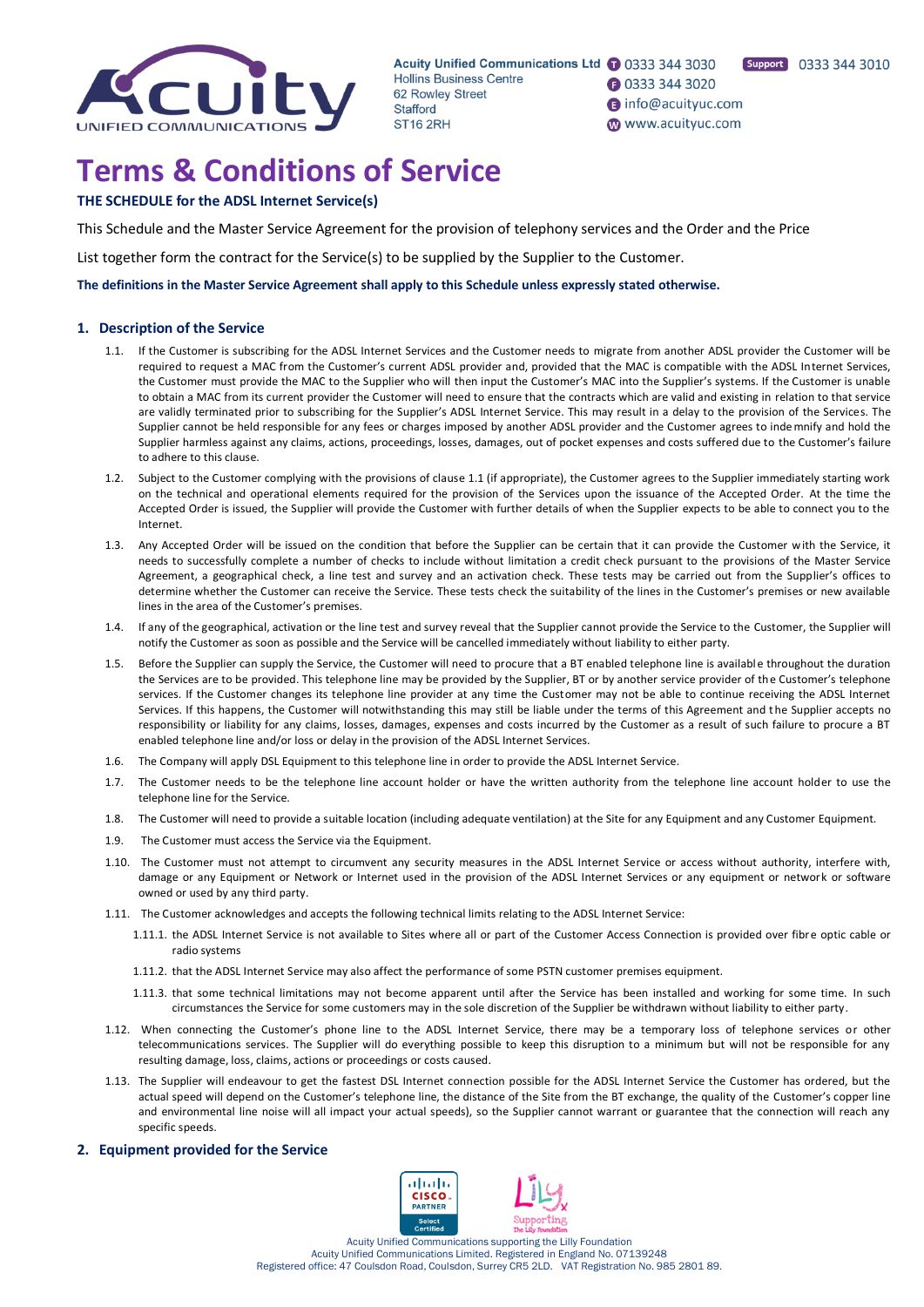

Acuity Unified Communications Ltd 1 0333 344 3030 Hollins Business Centre 62 Rowley Street Stafford ST<sub>16</sub> 2RH

**1** 0333 344 3020 nfo@acuityuc.com

Support 0333 344 3010

www.acuityuc.com

- 2.1. The Supplier will provide and deliver to the Customer the Equipment in order to receive the ADSL Internet Services. Any delivery date specified for delivery of the Equipment shall be treated as an estimate only and whilst the Supplier will take all reasonable steps to deli ver within the period specified, such date shall be treated as an estimate only and time for delivery shall not be made of the essence by notice.
- 2.2. The Equipment shall at all times remain the property of the Supplier and under no circumstances shall this be disputed by the Customer or any other third party. The Customer shall be solely responsible for the Equipment whilst it is in the Customer's custody, care and control and shall ensure that they are kept in satisfactory condition and subject to the provisions of clause 2.3, the Customer shall fully indemnify the Supplier against any losses and damage, expenses and costs incurred by the Supplier as a result of the Customer's failure to comply with this obligation caused due to any negligence.
- 2.3. The Customer shall not be responsible for any loss or damage to the Equipment which is attributable to the willful act, fault or omission of the Supplier or as a result of its normal use.
- 2.4. It shall be the responsibility of the Customer to notify the Supplier immediately if any loss or damage to the Equipment has occurred.
- 2.5. Replacement items of Equipment for Customers who have purchased the Equipment outright are available on payment of the applicable replacement charges which can be supplied by the Supplier upon request.
- 2.6. Equipment supplied to you to provide the Service belong to us legally and beneficially unless you have purchased the Equipment outright and you have paid all our charges under this agreement in relation to that purchase, but the risk attached to them passes to you as soon as they are delivered into your possession or control.
- 2.7. Even though Equipment supplied continues to belong to us, we have the right to recover payment for them in respect of monthly rental or in respect of the fee in the case of an outright purchase. As long as the Equipment remains ours, and discrete from items which are not ours, we have the right (but not the obligation) to recover this Equipment.

#### **3. Provisions of the Service**

- 3.1. Except as otherwise expressly permitted under this Agreement, the Customer may not:
	- 3.1.1. modify the Service without the Supplier's prior written consent;
	- 3.1.2. redistribute copy or allow the use of the Service, by any third party;
	- 3.1.3. disclose details of the Service, to any third party without the Supplier's prior written consent.
- 3.2. The Supplier shall use its reasonable endeavours to comply with the Customer's reasonable requests in respect of installation of the Services but the Supplier's or the Supplier's Agent or Sub-Contractor's decision on the routing of cables and wires and the positioning of outlets and any other apparatus constituting the Equipment shall be final and binding.
- 3.3. The Customer accepts that the Service is Rate Adaptive and is delivered as a best efforts basis. NetLink Max will run at optimal speeds of up to 8Mbit/s download and up to 832Kbit/s upload. NetLink LLU will run at optimal speeds of up to 24Mbit/s download and up to 2.5Mbit/s upload speed. All ADSL Internet Services can be affected by external conditions such as the length of the wire that connects your premises with the BT exchange, the quality of the copper, and signal interference from other users or equipment.
- 3.4. Rate Adaptive DSL undergoes a 10 day "training period" after installation to determine the optimum speed.
- 3.5. The Customer accepts that throughput rates may be reduced at peak times by contention within the Customer's local area network and or the Suppliers Network.
- 3.6. As part of the Service the Customer will receive a number of static IP addresses. The Customer accepts that the quantity requested at the time the Customer submits the Order will be provided subject to availability and regulation. The Customer also accepts that the IP addresses will remain the property of the Supplier and can be re-assigned to the Supplier or another customer should the Customer terminate the Service for whatever reason or if the Supplier terminates the Customer's right to use the Service pursuant to the terms of this Agreement.
- 3.7. The Supplier recommends that, prior to the installation of the Service the Customer backs up any data stored on the Customer's computer or computer systems. The Supplier accepts no responsibility or liability whatsoever for any data that may be lost during installation or otherwise.
- 3.8. The Supplier may take action to manage Network performance during periods where there is high demand usage of the ADSL Internet Services which may include line speed reductions, application and protocol management.

#### 4. **Acceptable Use Policy**

The Supplier has an Acceptable Use Policy, which can be found on our Website or provided upon request, and the Customer accepts that the Supplier can suspend or terminate the Customer's access to the Website or ADSL Internet Service immediately if it believes that the Customer is using the Website or ADSL Internet Service in a way that contravenes the principles of the Acceptable Use Policy.



Acuity Unified Communications supporting the Lilly Foundation Acuity Unified Communications Limited. Registered in England No. 07139248 Registered office: 47 Coulsdon Road, Coulsdon, Surrey CR5 2LD. VAT Registration No. 985 2801 89.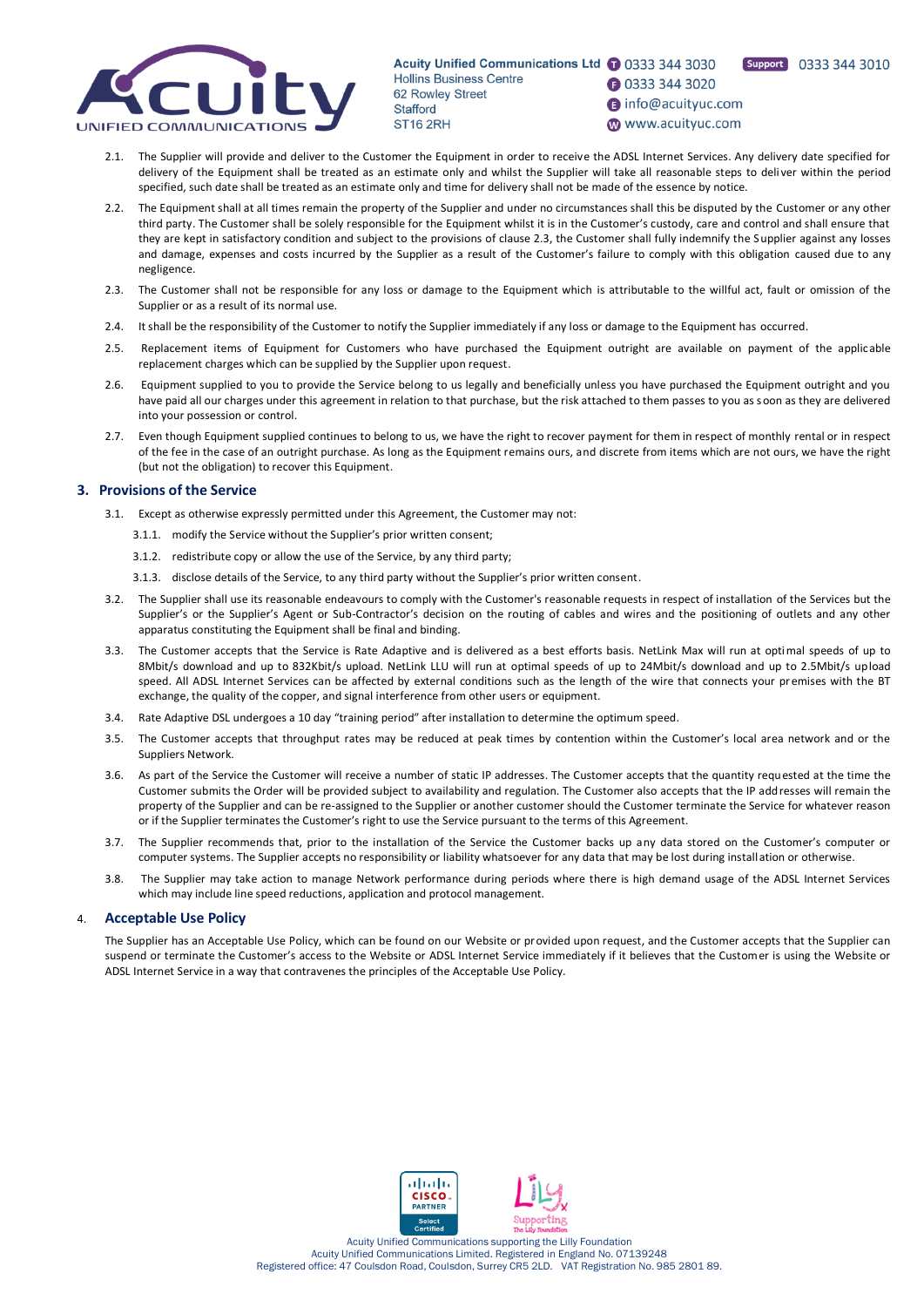

Acuity Unified Communications Ltd 1 0333 344 3030 Hollins Business Centre 62 Rowley Street Stafford ST<sub>16</sub> 2RH

Support 0333 344 3010

- **1** 0333 344 3020 nfo@acuityuc.com
- www.acuityuc.com

## **5. Use of the Service**

- 5.1. The Customer must not use the Service:
	- 5.1.1. in a way that does not comply with the Supplier's Acceptable Use Policy or the principles thereof or the terms of any legislation or any license applicable to the Customer or that is in any way unlawful or fraudulent or has any unlawful or fraudulent purpose or effect;
	- 5.1.2. in connection with the carrying out of a fraud or criminal offence against the Supplier, or any other public telecommunications operator or which is unlawful or fraudulent or has an unlawful or fraudulent effect generally;
	- 5.1.3. to send, knowingly receive, upload, download, use or re-use any material which is abusive, indecent, defamatory, obscene or menacing, or in breach of any copyright, confidence, privacy or any other rights;
	- 5.1.4. to send or procure the sending of any unsolicited advertising or promotional material other than in the case of the Customer to its own customers;
	- 5.1.5. in a way that does not comply with any instructions the Supplier or its supplier has given;
	- 5.1.6. in a way that in the Supplier's reasonable opinion could materially affect the quality of any service, including the Service, provided by the Supplier or its supplier
	- 5.1.7. in a way that in the Supplier's reasonable opinion could affect the experience of others on the Network
- 5.2. The Supplier will be entitled to suspend the Service or terminate the Agreement where the Supplier, in its absolute discretion, believes the Customer is in breach of any provisions of Clause 5.1.
- 5.3. In the circumstances referred to in Clause 5.1. the Company will have no liability to the Customer relating to the provision of the Service (or the Supplier's inability to provide the Service), the performance of the Service, its effect on other Services or Equipment or the withdrawal of the Service.
- 5.4. The Customer will co-operate with the Supplier's reasonable requests for information regarding the Customer's use of the Service and supply such information without delay.

### **6. Charges**

- 6.1. The Customer shall pay the Supplier all Charges and other sums due under this Agreement without set off, deduction or counterclaim.
- 6.2. The Supplier may amend its Prices upon which Charges are based at any time during the Term by not less than thirty (30) days notice, such Prices to be published on the Website. The Supplier will only amend the Charges payable by you for valid reasons, such as an increase or decrease in tariff access rates or other new charges or changes in charges levied on the Supplier by the Network Operator or any other supplier of the Supplier, as a result of changing regulatory or legal requirements, market conditions, changes in technology or our systems capabilities or which in the Supplier's opinion are commercially necessary to enable us to provide the Services to you. This includes the ability to separately make a charge for Services that were at the time the Customer entered into this Agreement included in the Service as free. In the event that any increase in the Charges for the Services is in excess of 10 % of that originally proposed for the same Services, then the Customer may serve notice to terminate this Agreement within (14) days of such notice of increase in the Charges. Notwithstanding the aforementioned the Supplier shall be entitled to increase the Charges for whatever reason at the start of each Renewal Period upon thirty (30) days' prior notice to the Customer, such particulars of the increase being given via the Website. All amounts payable to the Supplier in respect of the Services are quoted exclusive of Value Added Tax or any other applicable taxes which may from time to time be levied and such Value Added Tax and any other such applicable taxes shall be itemised separately on all invoices and bills and be payable by the Customer in addition to, and at the same time as, any Charges.
- 6.3. The Supplier may in a separate invoice make claims for any Backdated Charges. Any such Backdated Charges must be made within six months of the date that the Backdated Charges arose.
- 6.4. The Supplier shall be entitled to levy a monthly rental fee for any Equipment provided by the Supplier, as agreed with the Customer.
- 6.5. The Supplier shall be entitled to levy the Installation Costs for any Equipment or the Services as outlined in the Service Order.

#### **7. Termination**

- 7.1. If you change your Telephone Line provider and the Supplier is unable to provide the Services to you on your new Telephone Line, then the Supplier shall be entitled to terminate this Agreement without liability and the Customer shall in addition to the Early Termination C harge pay the further charges referred to in clause 8.1 below.
- 7.2. Upon termination of this Agreement the Customer shall immediately stop using the Service and the Customer's right to use the Service shall immediately terminate.

#### **8. Additional Termination Charges**

- 8.1. The additional termination charges referred to in clause 7.1. of this Schedule are the remaining subscription, and any other recurring Charges (including inclusive usage Charges) for any remaining part of the Minimum Term or the Renewal Period whichever the Supplier i n its sole discretion determines shall be applicable.
- 8.2. If the Customer ends the Contract after the expiry of the Minimum Term and does not request and use a Migration Access Code (MAC) or other recognized transfer process to move to another service provider, the Supplier reserves the right to make a transfer charge to cover its administrative costs in moving the Customer to an alternative supplier.
- 8.3. Upon termination any fees pre-paid by you for unused time remaining, less any charges outstanding on your account, will be calculated and returned to you either by the same method as they were paid or by cheque (at our discretion).

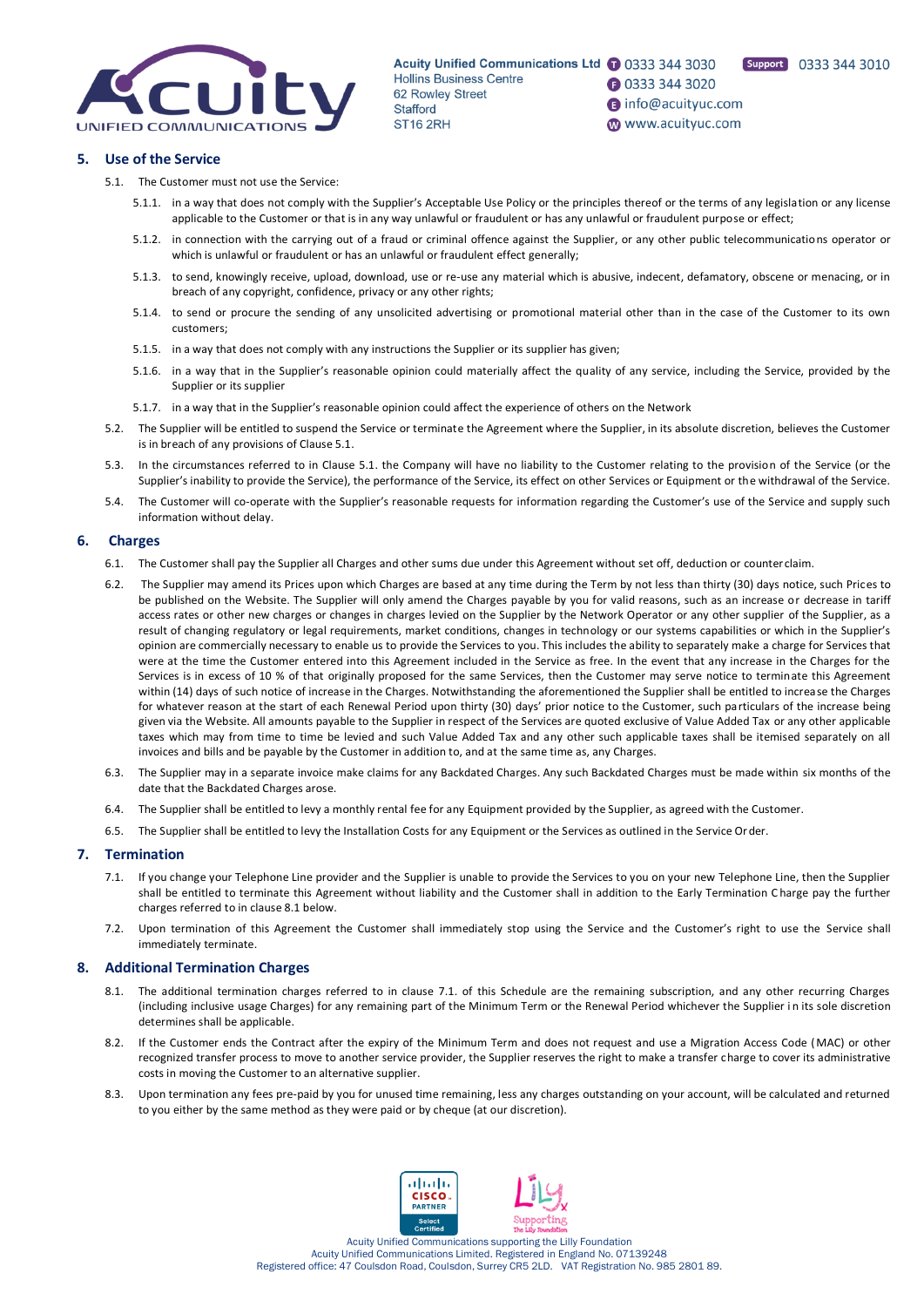

Acuity Unified Communications Ltd 1 0333 344 3030 Hollins Business Centre **3** 0333 344 3020 62 Rowley Street nfo@acuityuc.com Stafford **ST16 2RH** www.acuityuc.com

Support 0333 344 3010

## **9. ADSL Throughput Guidelines**

The chart below shows the expected download and upload speeds for the various xDSL services provided by the Supplier.

*\*Local Loop Unbundling Only or Direct BT product through the Supplier*

| xDSL Service               | Download    | Upload      | Contention** |
|----------------------------|-------------|-------------|--------------|
| NetLink 500*               | 512k        | 256k        | 50:1         |
| NetLink 1000*              | 1Mb         | 256k        | 50:1         |
| NetLink 2000*              | 2Mb         | 256k        | 50:1 to 1:1  |
| NetLink Max                | 8Mb         | 448k        | 50:1 to 10:1 |
| <b>NetLink Max Premium</b> | 8Mb         | 860k        | 2.5:1        |
| NetLink 2+*                | 16Mb        | 1.5         | 20:1 to 1:1  |
| NetLink 2+ EBSA*           | 512k to 2Mb | 512k to 2Mb | 1:1          |
| NetLink 2+ Annex M*        | 24Mb        | 3.5Mb       | 20:1 to 1:1  |
| NetLink SDSL***            | Up to 2Mb   | Up to 2Mb   | 10:1 to 1:1  |

*\*\* Contention ratios vary depending on the priority and proportion of bandwidth given to the LLU traffic across the network, a realistic contention comparison would be 10:1 contention. At Acuity we measure products by their guaranteed throughput, for LLU as follows: All products: Assured rate of 10% of connection speed up to a maximum of 400k Downstream and 100k upstream.*

*\*\*\* Requires dedicated telephone line for sole SDSL use.*

### **xDSL Broadband throughput allowances and excess charges**

**Peak** 

**20CN ADSL Max**

| max<br><b>Product</b> | Peak<br><b>Usage</b><br>Download<br>Cap | <b>Off-Peak</b><br><b>Download</b><br>Cap | <b>Download</b><br><b>Speed</b><br>(upto) | <b>Upload</b><br><b>Speed</b><br>(upto) | <b>Frequency</b> |
|-----------------------|-----------------------------------------|-------------------------------------------|-------------------------------------------|-----------------------------------------|------------------|
|                       |                                         |                                           |                                           |                                         |                  |
| <b>Business</b>       | 2GB                                     | 2GB                                       | 8Mbps                                     | 832Kbps                                 | <b>Monthly</b>   |
| <b>Business</b>       | 2GB                                     | <b>100GB</b>                              | 8Mbps                                     | 832Kbps                                 | <b>Monthly</b>   |
| <b>Business</b>       | 5GB                                     | <b>100GB</b>                              | 8Mbps                                     | 832Kbps                                 | <b>Monthly</b>   |
| <b>Business</b>       | 10GB                                    | <b>100GB</b>                              | 8Mbps                                     | 832Kbps                                 | <b>Monthly</b>   |
| <b>Business</b>       | 20GB                                    | <b>100GB</b>                              | 8Mbps                                     | 832Kbps                                 | <b>Monthly</b>   |
| <b>Business</b>       | 50GB                                    | <b>100GB</b>                              | 8Mbps                                     | 832Kbps                                 | <b>Monthly</b>   |
| <b>Business</b>       | <b>100GB</b>                            | <b>100GB</b>                              | 8Mbps                                     | 832Kbps                                 | <b>Monthly</b>   |

**21CN ADSL 2+**

| <b>Product</b>  | неак<br><b>Usage</b><br><b>Download</b><br>Cap | <b>Off-Peak</b><br><b>Download</b><br>Cap | <b>Download</b><br><b>Speed</b><br>(upto) | <b>Upload</b><br><b>Speed</b><br>(upto) | <b>Frequency</b> |
|-----------------|------------------------------------------------|-------------------------------------------|-------------------------------------------|-----------------------------------------|------------------|
| <b>Business</b> | 2GB                                            | 2GB                                       | 24Mbps                                    | 1.3Mbps                                 | <b>Monthly</b>   |
| <b>Business</b> | 2GB                                            | <b>100GB</b>                              | 24Mbps                                    | 1.3Mbps                                 | <b>Monthly</b>   |
| <b>Business</b> | 5GB                                            | <b>100GB</b>                              | 24Mbps                                    | 1.3Mbps                                 | <b>Monthly</b>   |
| <b>Business</b> | <b>10GB</b>                                    | <b>100GB</b>                              | 24Mbps                                    | 1.3Mbps                                 | <b>Monthly</b>   |
| <b>Business</b> | 20GB                                           | <b>100GB</b>                              | 24Mbps                                    | 1.3Mbps                                 | <b>Monthly</b>   |
| <b>Business</b> | <b>50GB</b>                                    | <b>100GB</b>                              | 24Mbps                                    | 1.3Mbps                                 | <b>Monthly</b>   |
| <b>Business</b> | <b>100GB</b>                                   | 300GB                                     | 24Mbps                                    | 1.3Mbps                                 | <b>Monthly</b>   |